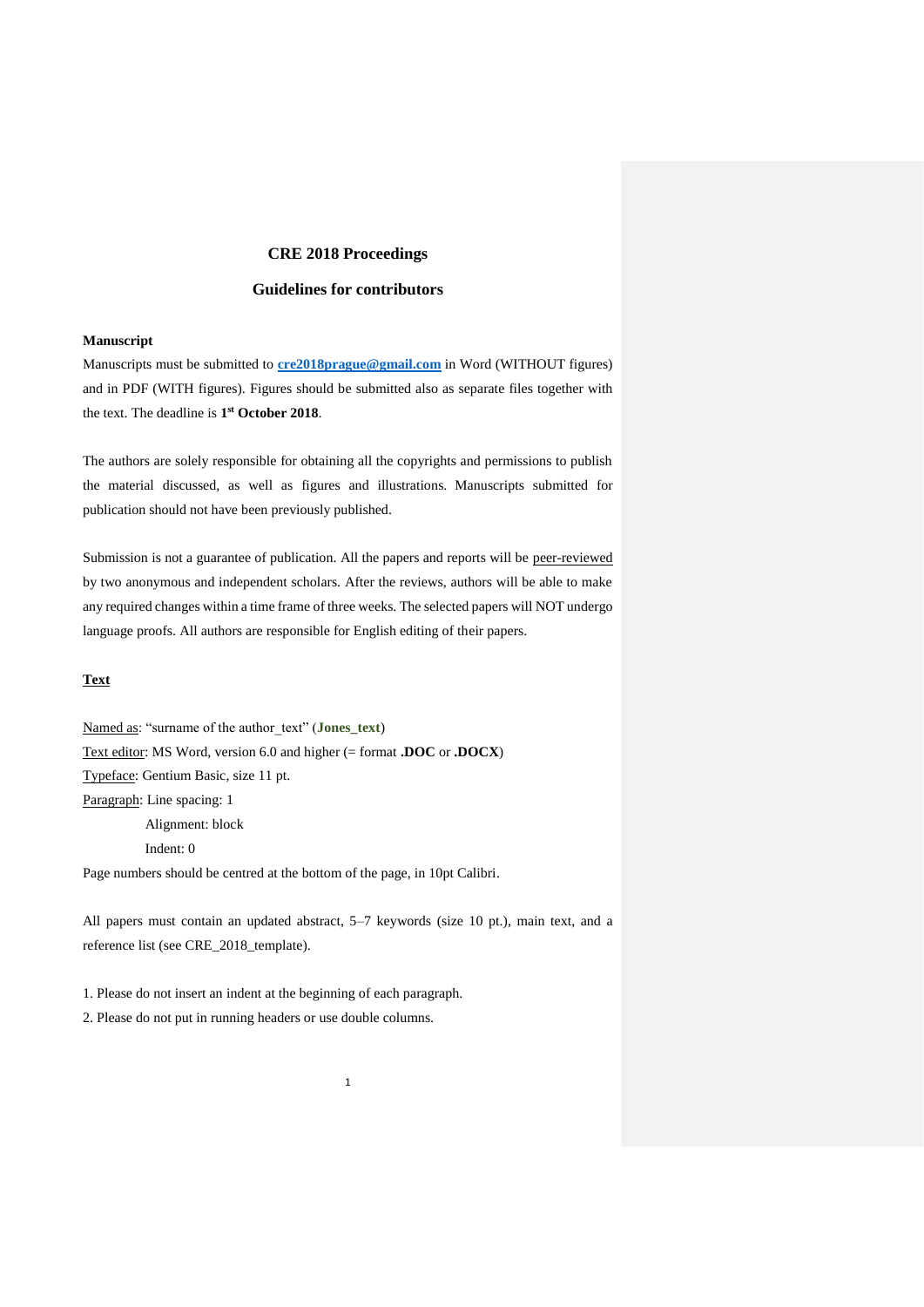3. Please do not supply embedded illustrations or tables. Submit them as separate individual files. Figures insert ONLY in the PDF version.

5. Please do not use underlining, use italic instead.

## **Content**

Please be consistent with spelling, use of punctuation, and abbreviations.

#### *Spelling*

1. Use British spelling and grammar (e.g*.* single curly quote marks, -our and NOT -or, -ise and NOT -ize).

2. Use numbers for 'dynasty/-ies', always with lowercase 'd' and without superscript (18th). Do not use eighteenth or XVIII.

3. If a number occurs in running text, use words up to the tens, digits for 20 or more.

4. Use 'Early Dynastic (Period)', 'First/Second/Third Intermediate Period', 'Old/Middle/New Kingdom', 'Late/Ptolemaic/Graeco-Roman Period', 'Coptic/Islamic Period', but lowercase if more than one is mentioned together: 'during the Ptolemaic and Graeco-Roman periods'. 5. Capitalizing 'Pharaoh' not 'king'.

#### *Punctuation*

Always use an Oxford/Serial comma, that is, a comma before the final element in a sequence of three or more e.g.: granite, granodiorite, quartzite, and other stones.

## *Abbreviations*

1. Use c. NOT ca. or circa. It should be italicised, without space.

2. 'e.g.' and 'i.e*.*' should not be italicised and not followed by a comma.

3. Use BCE and CE (no punctuation) rather than BC and AD.

4. No full stop (period) after abbreviations such as m (=metre), cm (=centimetre), and other abbreviations of measurements.

5. Leading zero before measurements and numbers that are less than 1, thus 0.56 rather than .56, and so on.

## **Transliteration**

For all transliteration please use the LingAeg transliteration TTF *Umschrift\_TTn*, available for download here: http://wwwuser.gwdg.de/~lingaeg/lingaeg-stylesheet.htm.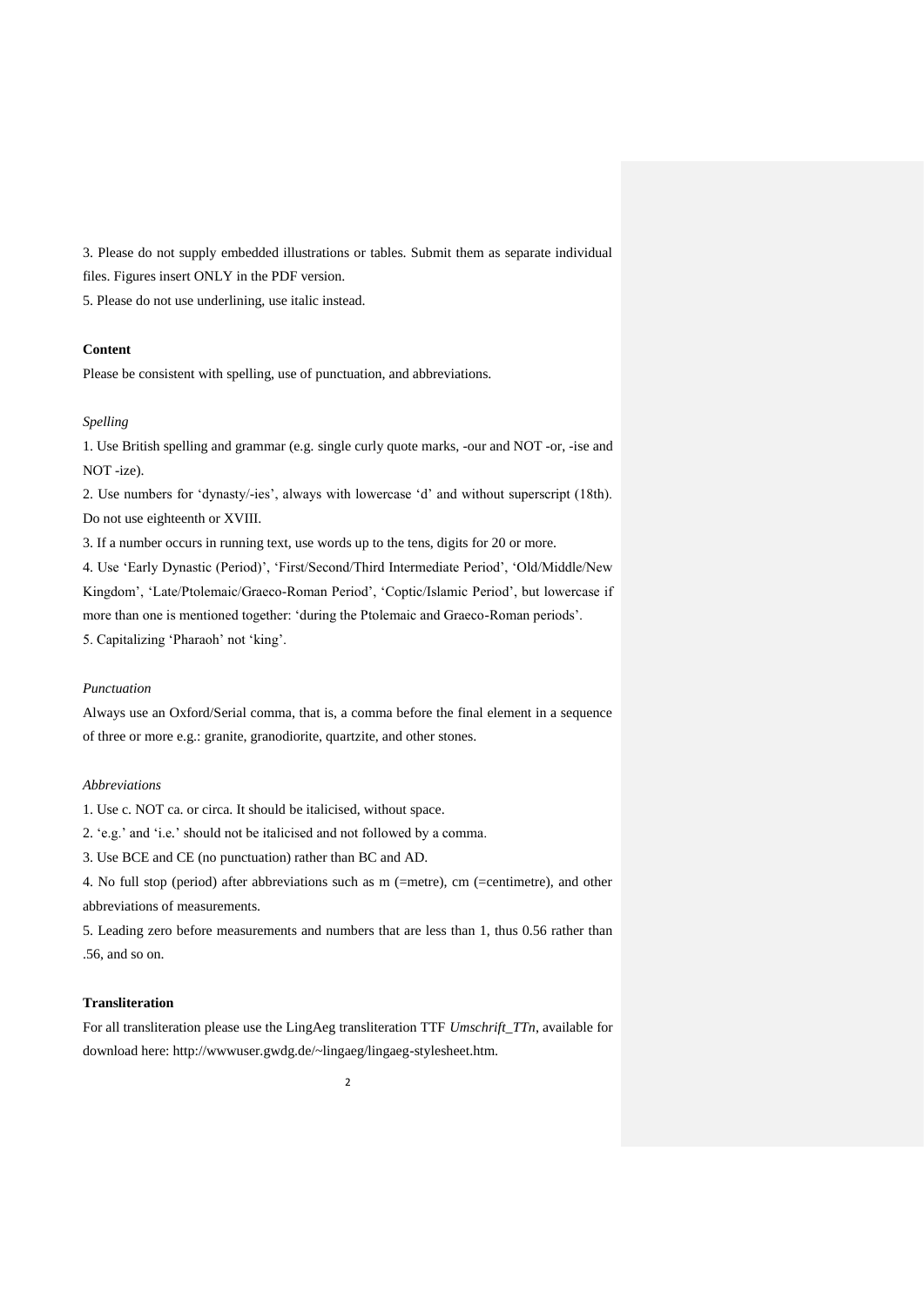The transliteration should be italicised.

The transliteration should indicate words that are in a lacuna with [...], words that are not at their expected place and can be considered superficious with {...}, words omitted by the scribe with

〈…〉 and unsure readings of a word with ⌜*...*⌝.

Additions of words in the English translation should be indicated with (…).

#### **Hieroglyphic**

For hieroglyphic texts please use JSesh, available for download here: [http://jsesh.qenherkhopeshef.org/en/download.](http://jsesh.qenherkhopeshef.org/en/download)

### **Footnotes**

Please generally AVOID footnotes and endnotes where possible. Incorporate the comments into the text, or if they don't fit into the text, omit them.

But if you need them they can be inserted into the text using the function References  $\rightarrow$  Insert footnote.

Typeface: Gentium Basic, size 10 pt.

Paragraph: Line spacing: 1 Alignment: left Indent: 0

The limit for footnotes is 20.

# **Images**

Please submit the figures separately in the following formats:

Line artworks: **.TIFF** format, resolution **1200 dpi**. Format **.AI** is acceptable as well.

Photographs: **.TIFF** format, resolution **400 dpi**. If there is no .tiff, it is possible to provide us with a **.JPG** file.

Only photographs with resolved **copyrights** will be published. It is not possible to publish figures downloaded from the internet, or scanned pictures from publications without author´s consent.

Figures named as: "surname\_fig (number of the figure)" (**Jones\_fig1**).

Please indicate the position of the figures and tables within the text as follow: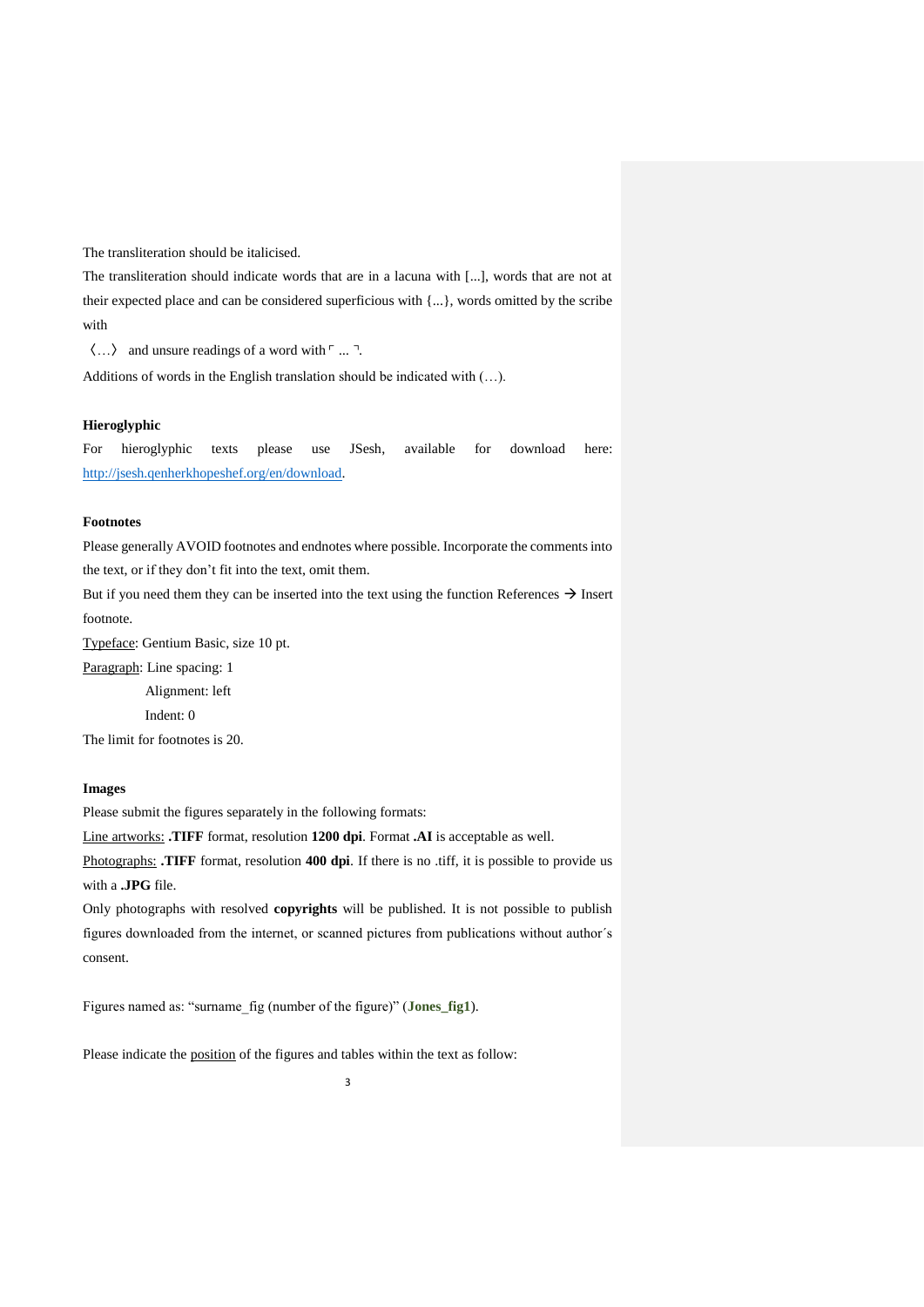Insert IMAGE Here Figure 3. Map of the surveyed area at Tell Banana.

(See CRE\_2018\_template)

1.Every image should have an insertion point marked in the text. Figure numbers should correspond with numbers in lists of figures. They should all go in sequential order.

2.In-text figure referencing should be abbreviated (see above) and should NOT be in bold. Captions should spell out the full word 'figure' (see above).

3.Illustrations (pictures) should be sent separately in .TIFF and tables/graphs in .XLS.

4.Photos and slides should be at 300 dpi. Black/white line artwork at 300 dpi. Mixed line and tone illustrations at 300 dpi.

### **References in text**

1.Use Harvard/author-date style (author-date, page number) followed by a list of references at the end of your chapter. If the author is named within the text, cite only year and page: 'according to Bloggs (1966, 31) it seems ...' or 'it has been stated (Bloggs 1966, 31) that ...'. Please use a comma after the date, NOT a colon.

2.Multiple citations are separated by a semicolon and go in DATE ORDER, while keeping more than one from the same author together.

3. If reference is made to a specific page note, plate, or figure, please use the respective abbreviations n., pl., and Fig.: Bloggs (1966, 31, n. 4) or Bloggs (1966, 31, pl. 4) or Bloggs (1966, 31, Fig. 40).

4. Two authors are separated by 'and', not an ampersand '&'. More than two authors are cited with first author and *et al*.

5. Quotes use UK single 'curly' quote marks, no double quotation marks. Double quotation marks are used only for a quote within a quote.

6. Block quotes of three or more lines are single spaced and indented. No quote marks. No italics.

7. Please use full stops (period) after initials in people's names and make sure there are SPACES between them as well. Thus Sinclair Hood should be M. S. F. Hood, and NOT M.S.F. Hood or MSF Hood. This applies to the list of references as well as the text.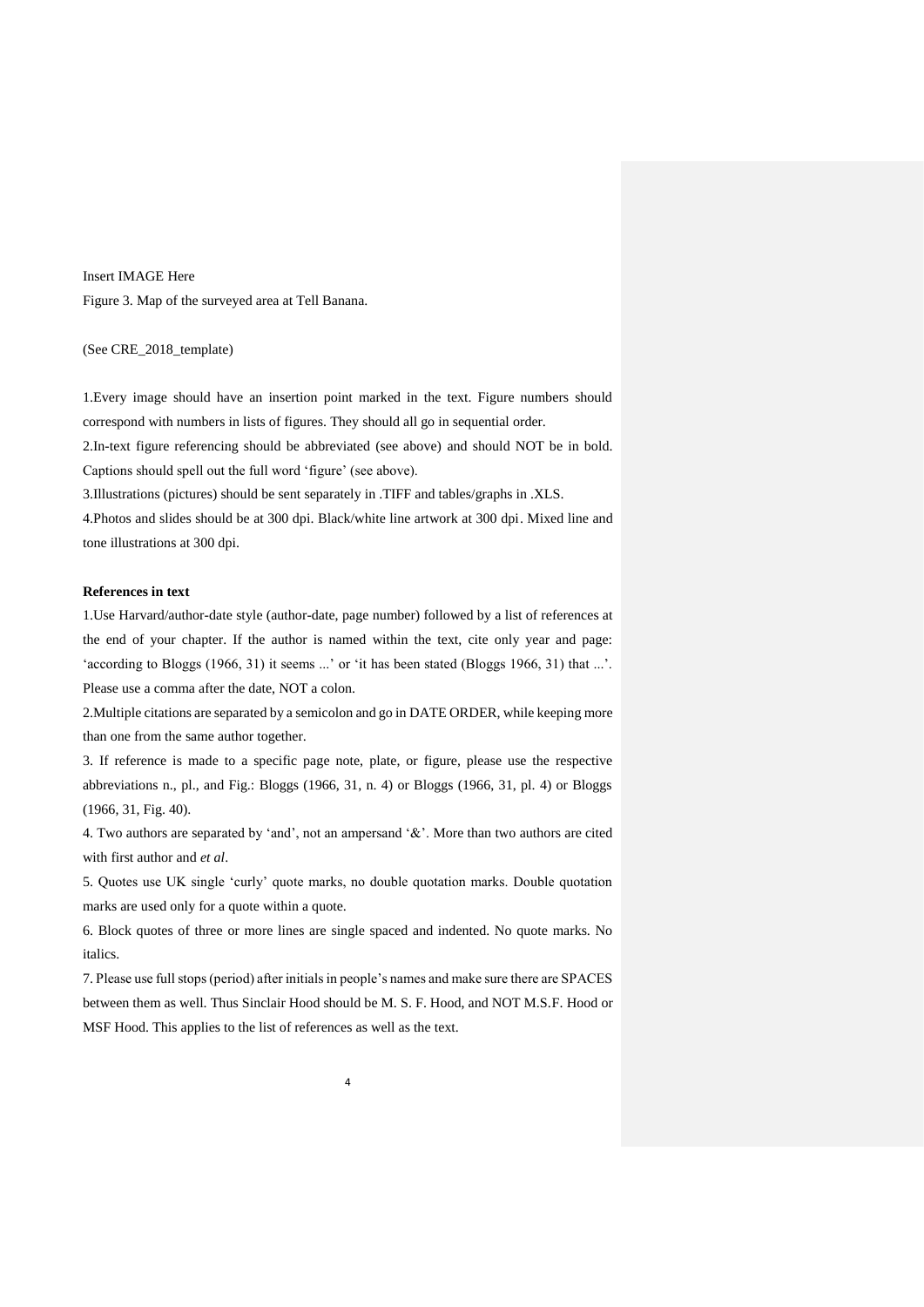#### *See example below*:

The survey conducted in 1984 by W. M. Xanatos and L. Allen (1986, 42) revealed seven structures dating to the 18th dynasty. Previous investigations of the site at the end of the eighteenth century mainly concentrated on the temple area (e.g. Pebbles 1899, 2; Roumpant 1903, 15). The seven structures revealed in 1984 are associated with several activities, including partying, drinking, eating, playing, and making garlands. The archaeologists realised that these activities were connected with the abutting temple area (see Fig.  $3$ ), due to the religious practices performed for the goddess Hathor. From the Early Dynastic Period on, the goddess was the most popular one at Tell Banana. Temples were dedicated to her cult also during the Old Kingdom, the First Intermediate Period, the Middle Kingdom, with the latest shrine erected around the end of the Late Period or the beginning of the Ptolemaic Period.

#### **Reference List**

1.Book reference should appear as follow: Surname, F. Date. *Title of book*. Place: Publisher. 2.Journal names should not be abbreviated and should appear IN FULL, italicised, followed by volume number (not italicised, not bold), colon (rather than a comma) and pages of the article (also not italicised). UK single quote marks should be used for the article title. No place and publisher for journal references.

Surname, F. Date. 'Title of article'. In *Journal name*, volume number: page numbers.

3.Series names (e.g. Orientalia Lovaniensia Analecta) should be written in full, not italicised. Place and publisher are required.

4.Sentence-style capitalisation is applied, that is, only the first letter of the first word of titles should be capitalised, except for proper nouns and German nouns.

5.Only one publisher name and place is required.

6.All references to online websites and databases must have an accession date.

7.All *et al.* references from text must name all authors in the list of references.

8.Use the en rule (dash) – between page numbers.

9.In page numbers, repeat only digits that change, i.e. 227–39 for 227–239.

#### *See examples below*:

Bottema, S. 1974. *LateQuaternary vegetation history of North-Western Greece*. Unpublished thesis,University of Groningen.

| <b>Okomentoval(a): [PHM1]:</b> Name initials always separated<br>by full stops (periods) and spaces.      |
|-----------------------------------------------------------------------------------------------------------|
| <b>Okomentoval(a): [PHM2]:</b> Do not repeat authors' names<br>if mentioned in the same sentence.         |
| <b>Okomentoval(a): [PHM3]:</b> Numbers for dynasties only,<br>no superscript, no capital 'd'.             |
| <b>Okomentoval(a): [PHM4]:</b> Multiple sources citations go<br>in chronological order, not alphabetical. |
| <b>Okomentoval(a): [PHM5]:</b> Example of list, without colon,<br>with Oxford Comma.                      |
| <b>Okomentoval(a): [PHM6]:</b> To refer to images in the text.                                            |
|                                                                                                           |
|                                                                                                           |

**Okomentoval(a): [PHM7]:** Period used and capped only for established period. Alternatively use, for instance, 'during the Ptolemaic and Graeco-Roman periods '.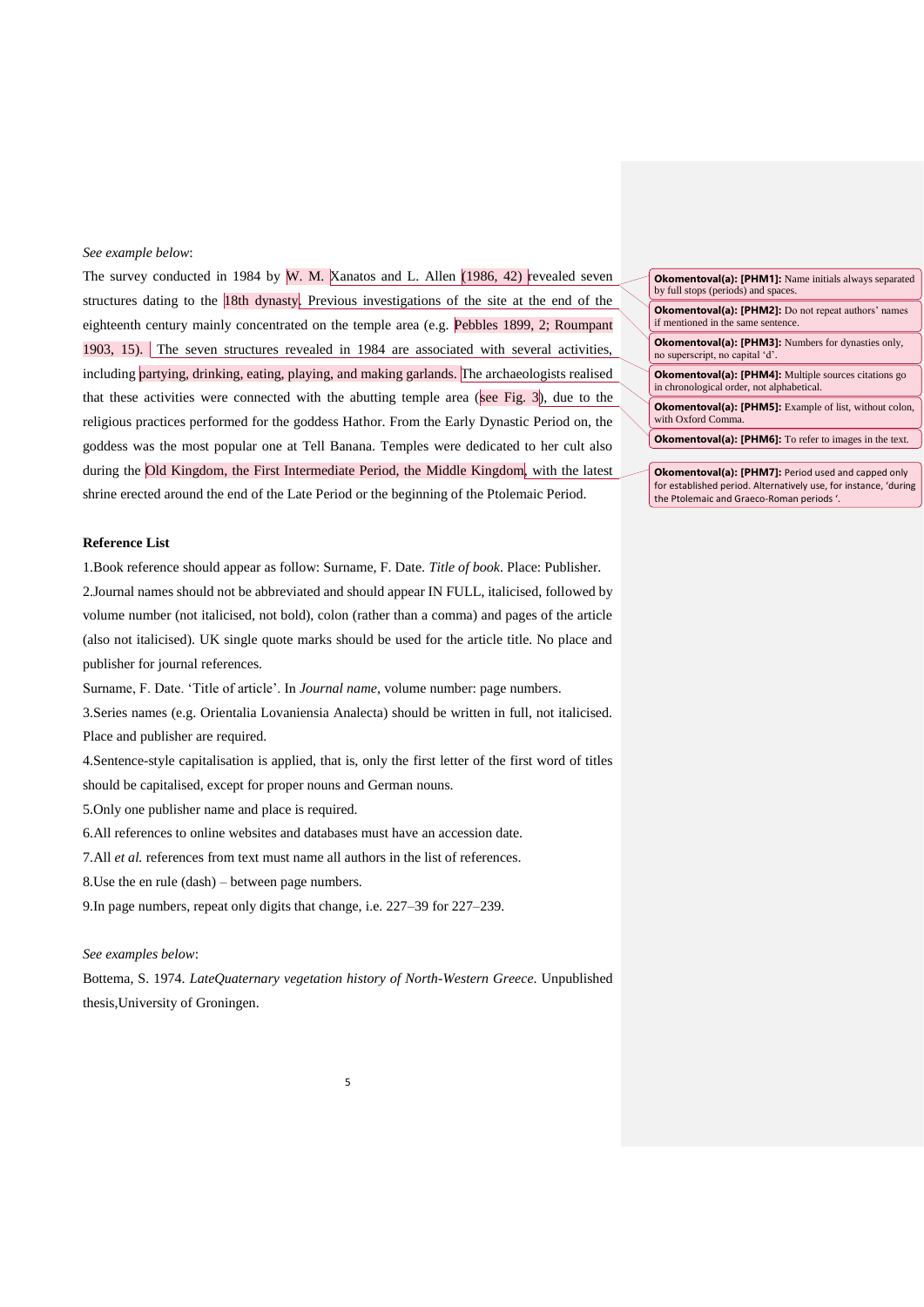Bruwier, M.-C. 1998. 'Anubis sur le coffret d'un prêtre héracléopolitain'. In W. Clarysse, A. Schoors, and H. Willems (eds.) *Egyptian religion: the last thousand years; studies dedicated to the memory of Jan Quaegebeur*, Orientalia Lovaniensia Analecta 84: 227–39. Leuven: Peeters. Cruise, G. M. 1990. 'Pollen stratigraphy of two Holocene peat sites'. *Review of Paleobotany and Palynology* 63: 299–313.

Foster, I. D. L. and Grew, R. 1990. 'Magnitude and frequency of sediment transport in the Po valley'. In J. Boardman (ed.) *Soil erosion of agricultural land*: 36–56. New York: Wiley.

Pebbles, M. 1899. *Tell Banana*. Oxford: Clarendon Press.

Raven, M. J. 2005. 'Egyptian concepts on the orientation of the human body'. *Journal of Egyptian Archaeology* 91: 38–40.

Roumpant, J.-J. 1903. 'Fouilles à Boulleh: le temple du Hator en Tell Banana'. *Annales du Service des Antiquités de l'Égypte* 3: 12–35.

Xanatos, W. M. and Allen, L. 1986. 'Excavations at Tell Banana: new understanding of New Kingdom housing'. In W. M. Xanatos, L. Allen, F.Marciano and K. Zoomer (eds.) *Fantadigs in Egypt: ongoing work*: 41–58. London: Dreamwork.

### **Citation website:**

Allen, J. P. 2013. *A new concordance of Pyramid Texts*. 6 vols. Brown University. [online] 〈https://www.dropbox.com/sh/0xo88uy04urnz0v/o16\_ojF8f\_〉, accessed 19 November 2015.

### **Reference in off-text quotation:**

#### Kagemni speaks:

…With regard to any man who shall enter this, my tomb, not having purified himself, I shall seize his neck like a bird's so that the living see (it) and are fearful of an excellent and equipped *akh* who knows the rites (Strudwick 2005, 285–7).

- Might/should: 'might is less probable than 'should'
- Mass nouns: 'evidence includes' (sg) or 'pieces of evidence' include (pl)
- spell 334, *CT* IV 89j–90f : no coma after *CT* IV
- *PT* and *CT* : in italics